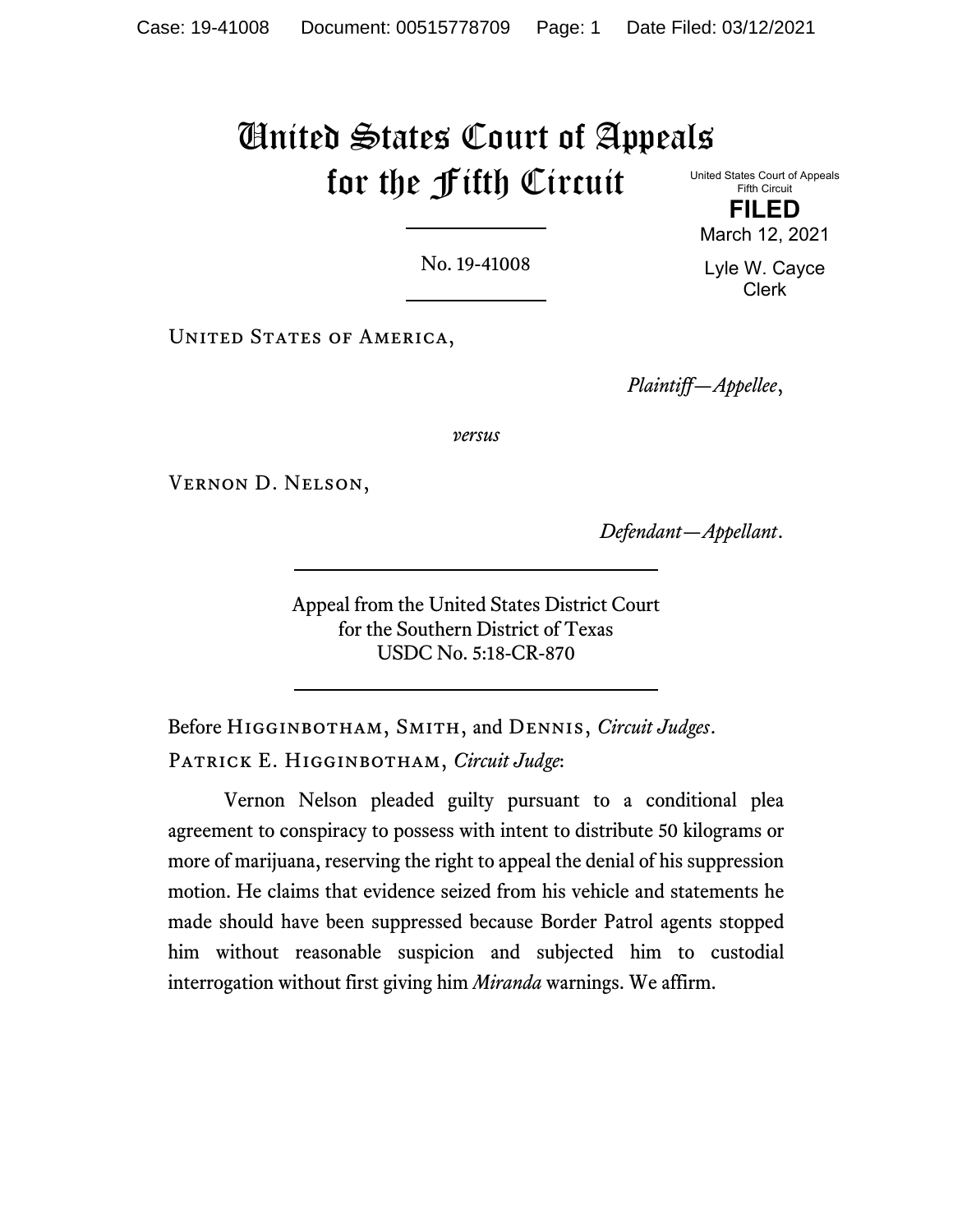**I.** 

Around 9:55 P.M. on October 30, 2018, Vernon Nelson approached the U.S. Border Patrol Laredo North checkpoint in a tractor-trailer. The checkpoint is located north of Laredo near the 29-mile marker on Interstate Highway 35. Border Patrol Agent (BPA) Yajaira Flores asked Nelson whether he was a United States citizen and if he would consent to a scan of his tractor-trailer. Nelson answered both questions affirmatively.

Nelson went to a second area, where he was met by BPA Marcus Stauffiger. Stauffiger has worked as a Border Patrol agent for over nine years, performing various duties at the Laredo North station. For two of those years, he was detailed to the Drug Enforcement Administration (DEA) where he received specialized training and investigated narcotics crimes. Agent Stauffiger scanned Nelson's tractor-trailer using the "Vehicle and Cargo Inspection System" (VACIS), which he described in laymen's terms as "an x-ray machine" used on commercial vehicles. From his scan of Nelson's trailer, he observed only several bundle-shaped objects and the outline of a dolly. He initially suspected that these objects were equipment being stored by Nelson. But his assessment changed when he saw a seal on the back door of the trailer. From his experience, Agent Stauffiger knew that these seals are typically used to ensure that nothing goes missing from a cargo load during transport. If the trailer contained only equipment, there would be no need for a seal. Given these anomalies, Agent Stauffiger typically would have directed the truck to the secondary inspection area. But ongoing construction at the checkpoint prevented him from doing so. [1](#page-1-0) Nelson left the checkpoint.

<span id="page-1-0"></span><sup>&</sup>lt;sup>1</sup> At the suppression hearing, Agent Stauffiger testified that due to the ongoing construction, "Jersey barriers" forced drivers "to turn out towards the exit before the scan was completed." Due to this setup, it was "not feasible for [agents] to make the motions or the indication to the driver to go to the secondary inspection area."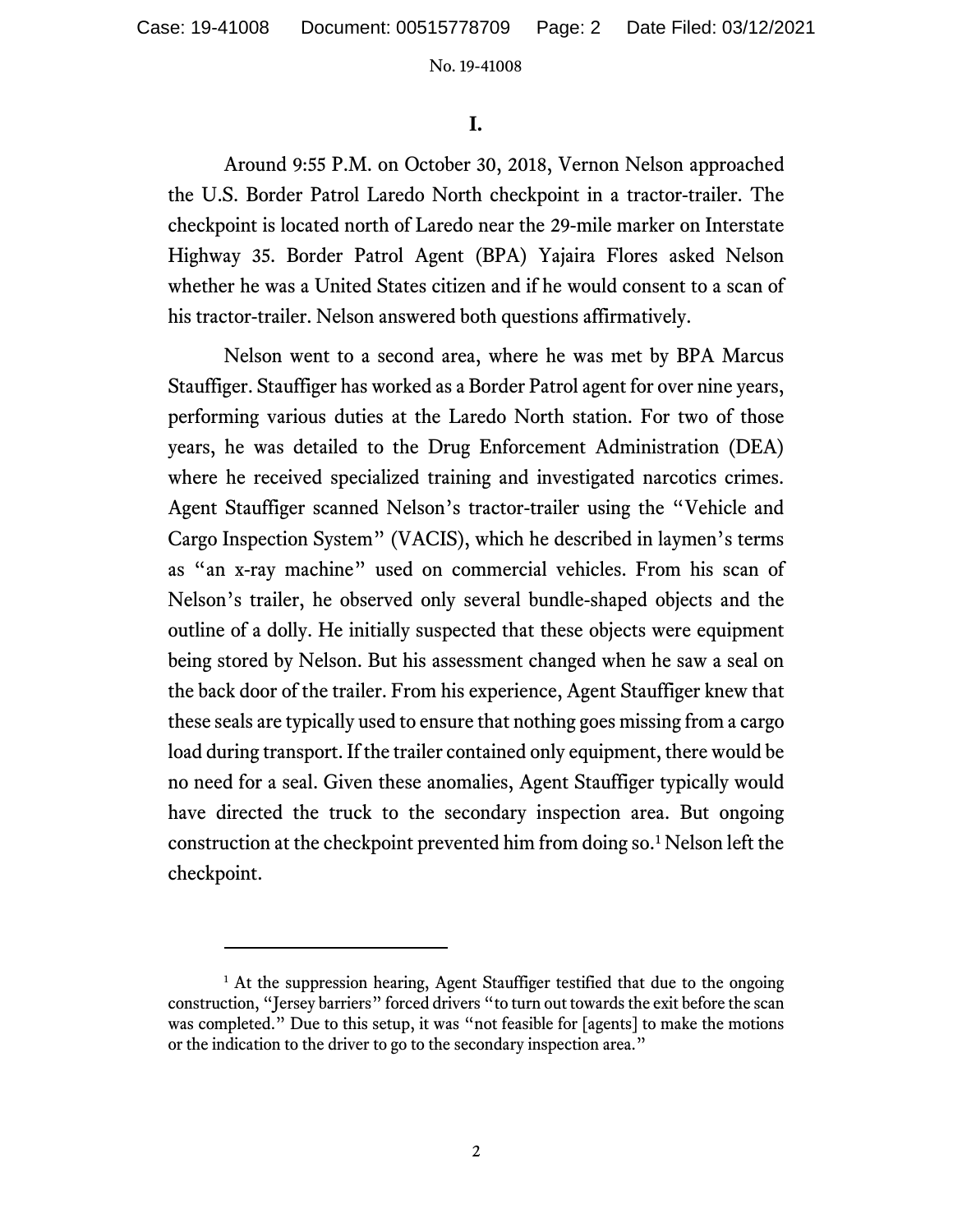Now suspecting the scan revealed bundles of narcotics in Nelson's trailer, Agent Stauffiger showed the scan to BPA Abraham Cantu. The two agents decided to pursue the tractor-trailer to perform a roving-patrol stop. The agents left in separate marked vehicles and pulled Nelson over six miles north of the checkpoint.

Once stopped, Nelson presented Agent Cantu with a bill of lading, indicating that he was carrying a load of five pallets of Kellogg's cereal. Agent Stauffiger doubted this account, believing that his scan revealed only two pallets at most. He also noticed inconsistencies in the bill of lading, including a misspelling of Kellogg, two seal numbers instead of one, and a misspelling of seal as "SeAl."

After reviewing the bill of lading, Agent Stauffiger asked Nelson if he would step out of the truck. He was neither handcuffed nor formally placed under arrest. Agent Stauffiger told Nelson: "It looks like there's bundles inside the trailer." He asked Nelson for consent to search the trailer and told him that, if he refused, a service canine would be requested. Nelson refused, and Agent Stauffiger called for a service dog, which had to be brought from the checkpoint.<sup>[2](#page-2-0)</sup> Agent Stauffiger informed Nelson that if the service canine did not alert, Nelson would be free to go. While waiting approximately five to ten minutes for the service canine to arrive, Agent Stauffiger asked Nelson several questions. The district court summarized the two-minute conversation based on the video recording from Agent Stauffiger's body camera and the agent's recollections at the suppression hearing:

| <b>BPA Stauffiger:</b> | "How long you've been driving?" |
|------------------------|---------------------------------|
| Defendant:             | "Thirty-one years."             |
| <b>BPA Stauffiger:</b> | "How about for this company?"   |

<span id="page-2-0"></span><sup>&</sup>lt;sup>2</sup> At this point, Agent Stauffiger activated his body camera and informed Nelson that he was being recorded.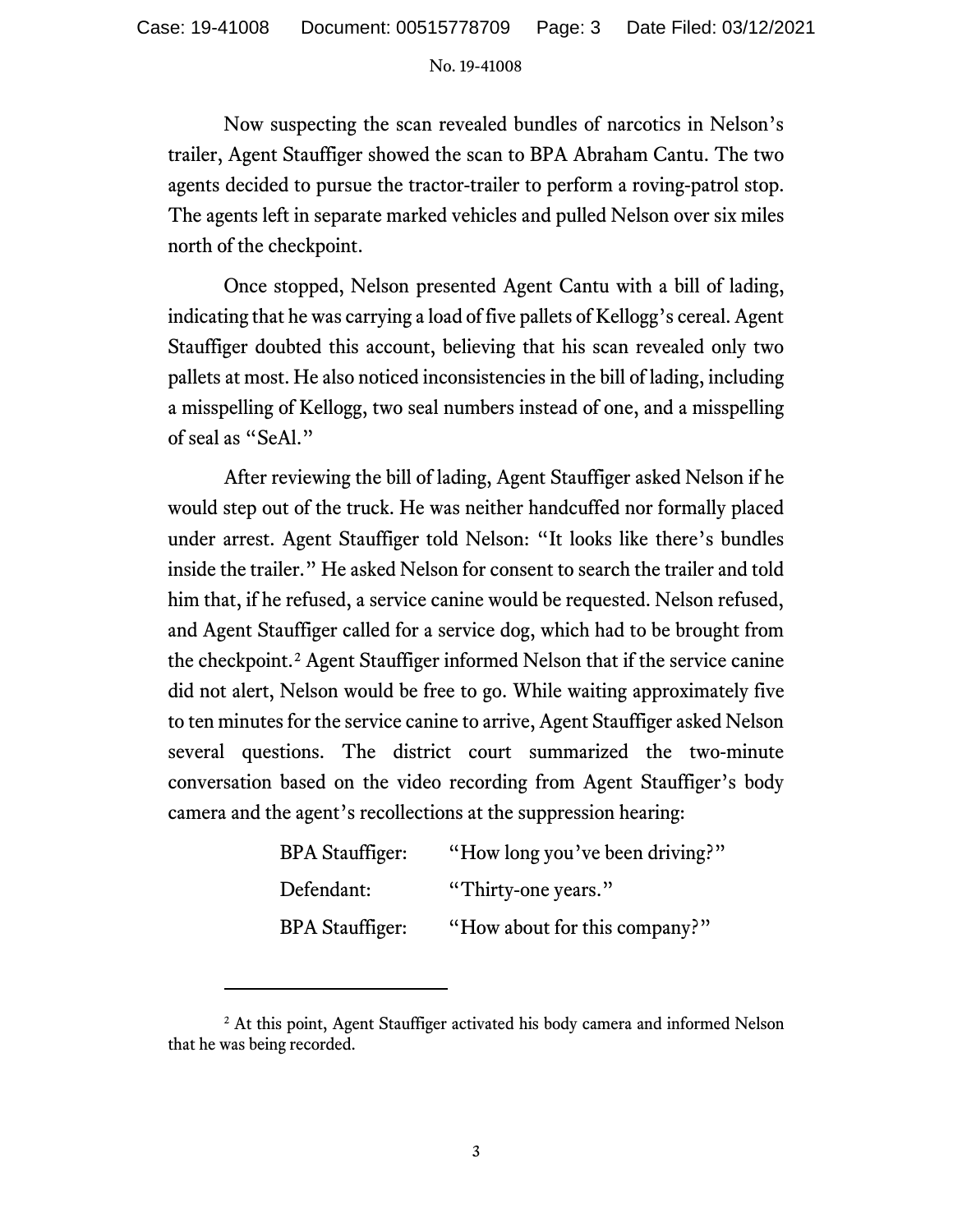Case: 19-41008 Document: 00515778709 Page: 4 Date Filed: 03/12/2021

No. 19-41008

| Defendant:             | "I just recently purchased this truck."                                                                                   |
|------------------------|---------------------------------------------------------------------------------------------------------------------------|
| <b>BPA</b> Stauffiger: | "Is it registered to you?"                                                                                                |
| Defendant:             | "Yeah."                                                                                                                   |
| <b>BPA</b> Stauffiger: | "How about the trailer, same thing?"                                                                                      |
| Defendant:             | Nods heads in an apparent 'yes.'                                                                                          |
| <b>BPA</b> Stauffiger: | "How long ago did you purchase the<br>trailer?"                                                                           |
| Defendant:             | "About a year."                                                                                                           |
| <b>BPA</b> Stauffiger: | "Where did you get it from?"                                                                                              |
| Defendant:             | "Atlanta."                                                                                                                |
| <b>BPA</b> Stauffiger: | "Is that where you're from originally?"                                                                                   |
| Defendant:             | "Nah, I'm from Houston."                                                                                                  |
| <b>BPA</b> Stauffiger: | "Just got a better deal in Atlanta?"                                                                                      |
| Defendant:             | "I saw it on Facebook. I jumped on it."                                                                                   |
| <b>BPA</b> Stauffiger: | "Well, how much did you get it for?"                                                                                      |
| Defendant:             | Inaudible.                                                                                                                |
| <b>BPA</b> Stauffiger: | "Did he already get your I.D.?"<br>(pointing at BPA Cantu)                                                                |
| Defendant:             | Shakes head in apparent 'no.'                                                                                             |
| <b>BPA</b> Stauffiger: | "Is it in the truck? Or do you have it on<br>you?"                                                                        |
| Defendant:             | "It's on the dashboard."                                                                                                  |
| <b>BPA</b> Stauffiger: | "I notice a lot of the trailers get<br>registered out of like Oklahoma,<br>Kentucky? Why is that? Is it just<br>cheaper?" |
| Defendant:             | "Yeah."                                                                                                                   |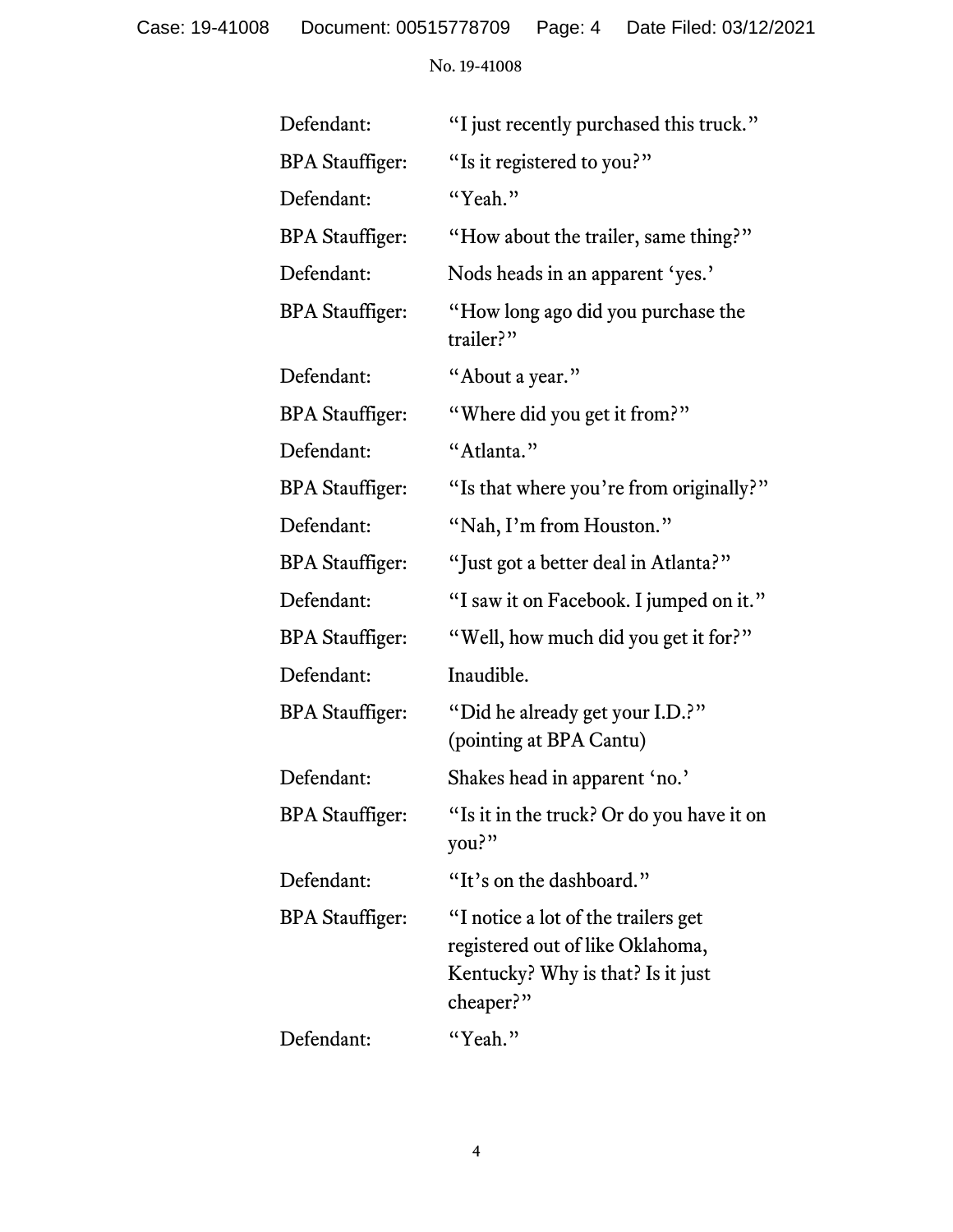| <b>BPA</b> Stauffiger: | "But it's still registered out of<br>Houston?"                                                                                                            |
|------------------------|-----------------------------------------------------------------------------------------------------------------------------------------------------------|
| Defendant:             | "Yeah."                                                                                                                                                   |
| <b>BPA</b> Stauffiger: | "I notice a lot of the major companies do<br>it out of Oklahoma. Maine is another big<br>one. Nebraska. It's rare that ya get a<br>Texas-plated trailer." |
| Defendant:             | "Right."                                                                                                                                                  |

Within a few minutes, BPA Frederick Irizarry arrived with the service canine. It alerted on the trailer, at which point the BPAs searched it and found approximately 72 kilograms of marijuana, packed in tightly wrapped bundles, consistent with BPA Stauffiger's assessment of the VACIS images.

Nelson was charged with conspiracy to possess and possession with intent to distribute 50 kilograms or more of marijuana.[3](#page-4-0) He moved to suppress his statements to Agent Stauffiger, contending that Stauffiger interrogated him without first giving him *Miranda* warnings.

At the suppression hearing, the Government called Agent Stauffiger as its only witness and submitted the video recording from the agent's body camera as an exhibit. After the suppression hearing, Nelson filed a supplemental motion, arguing for the first time that the stop violated his Fourth Amendment rights and therefore the evidence derived from the stop should be suppressed. The magistrate judge recommended denying Nelson's motion. Nelson filed objections to the magistrate judge's report, but the district court adopted the report in full and denied Nelson's motion to suppress. Nelson subsequently pleaded guilty to conspiracy to possess with intent to distribute 50 kilograms or more of marijuana. As part of his plea agreement, Nelson reserved the right to appeal the denial of his suppression

<span id="page-4-0"></span><sup>3</sup> *See* 18 U.S.C. § 2; 21 U.S.C. §§ 841(a)(1), 841(b)(1)(C), 846.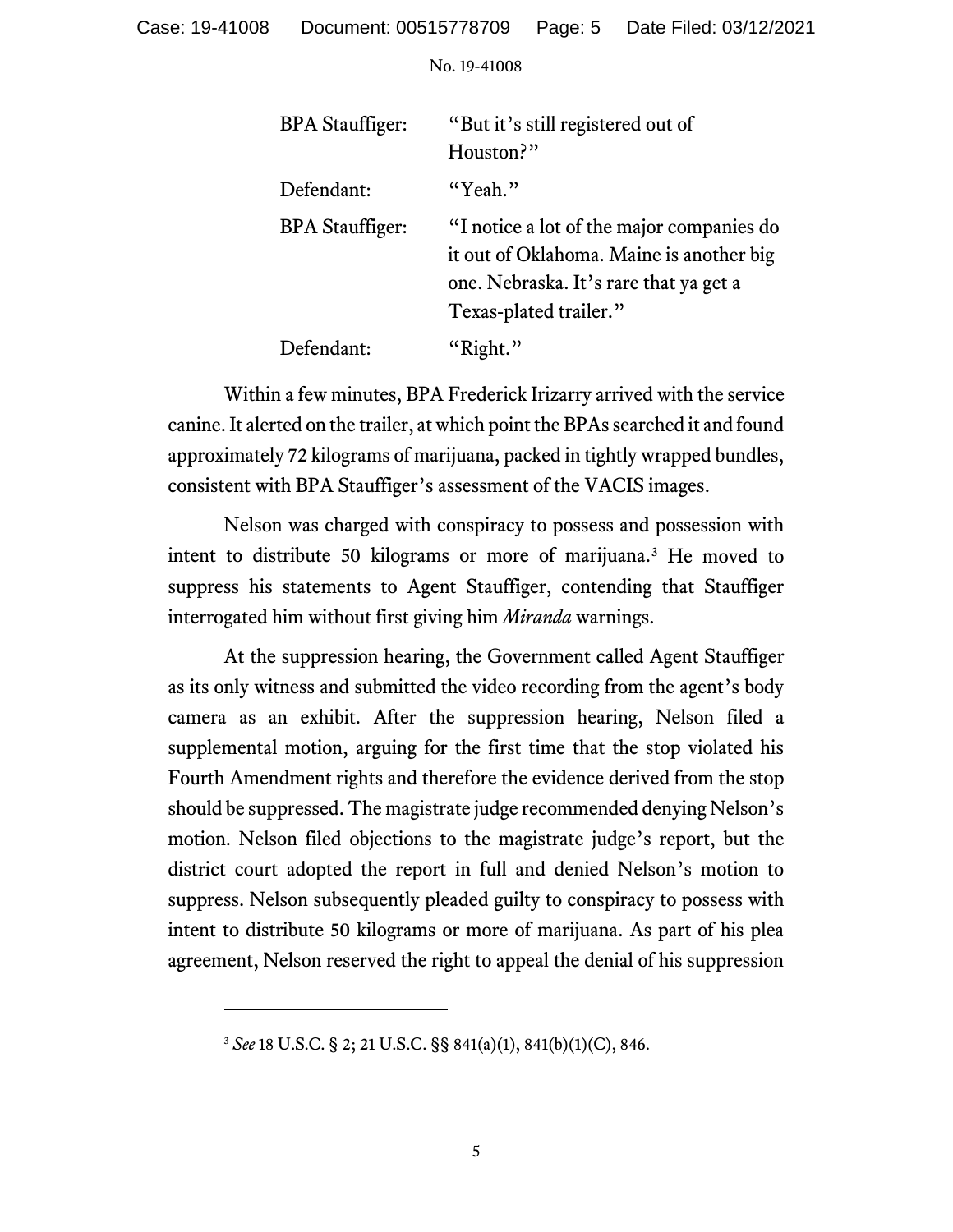motion and was sentenced to three years in prison with three years of supervised release.<sup>[4](#page-5-0)</sup>

On appeal, Nelson argues that the district court erred by denying his suppression motion for three reasons. First, Nelson argues that the BPAs lacked the reasonable suspicion required to conduct a roving-patrol stop, rendering all evidence obtained from the stop inadmissible. Second, Nelson argues that he was in custodial interrogation when questioned by Agent Stauffiger, making his statements inadmissible, because he was not given *Miranda* warnings. Finally, Nelson argues that Border Patrol agents lack authority to conduct investigative stops solely related to non-immigration offenses—an argument he concedes is foreclosed under this Court's precedent.[5](#page-5-1)

# **II.**

When considering the denial of a motion to suppress, this Court reviews factual findings for clear error and legal conclusions, including whether an officer had reasonable suspicion to support a stop and whether *Miranda*'s guarantees have been impermissibly denied, de novo. [6](#page-5-2) Evidence is viewed in the light most favorable to the party that prevailed in the district court—in this case, the Government.[7](#page-5-3) And where, as here, "a district court's

<span id="page-5-0"></span><sup>4</sup> On June 4, 2020, the district court granted Nelson's motion for compassionate release pursuant to 18 U.S.C.  $\S$  3582(c)(1)(A)(i) based on his health and the COVID-19 pandemic. He was re-sentenced to a credit for time-served in the Bureau of Prisons, followed by a term of one year of supervised release. *United States v. Nelson*, No. 5:18-CR-00870 (S.D. Tex. June 4, 2020) (order granting compassionate release).

<span id="page-5-1"></span><sup>&</sup>lt;sup>5</sup> Nelson also argued that the stop was unreasonably prolonged in violation of the Fourth Amendment. On appeal, Nelson does not raise this issue, and it is therefore waived. *See Adams v. Unione Mediterranea di Sicurta*, 364 F.3d 646, 653 (5th Cir. 2004) ("Issues not raised or inadequately briefed on appeal are waived.").

<span id="page-5-3"></span><span id="page-5-2"></span><sup>6</sup> *See United States v. Castillo*, 804 F.3d 361, 364 (5th Cir. 2015); *United States v. Harrell*, 894 F.2d 120, 122–23 (5th Cir. 1990).

<sup>7</sup> *See United States v. Rodriguez*, 702 F.3d 206, 208 (5th Cir. 2012).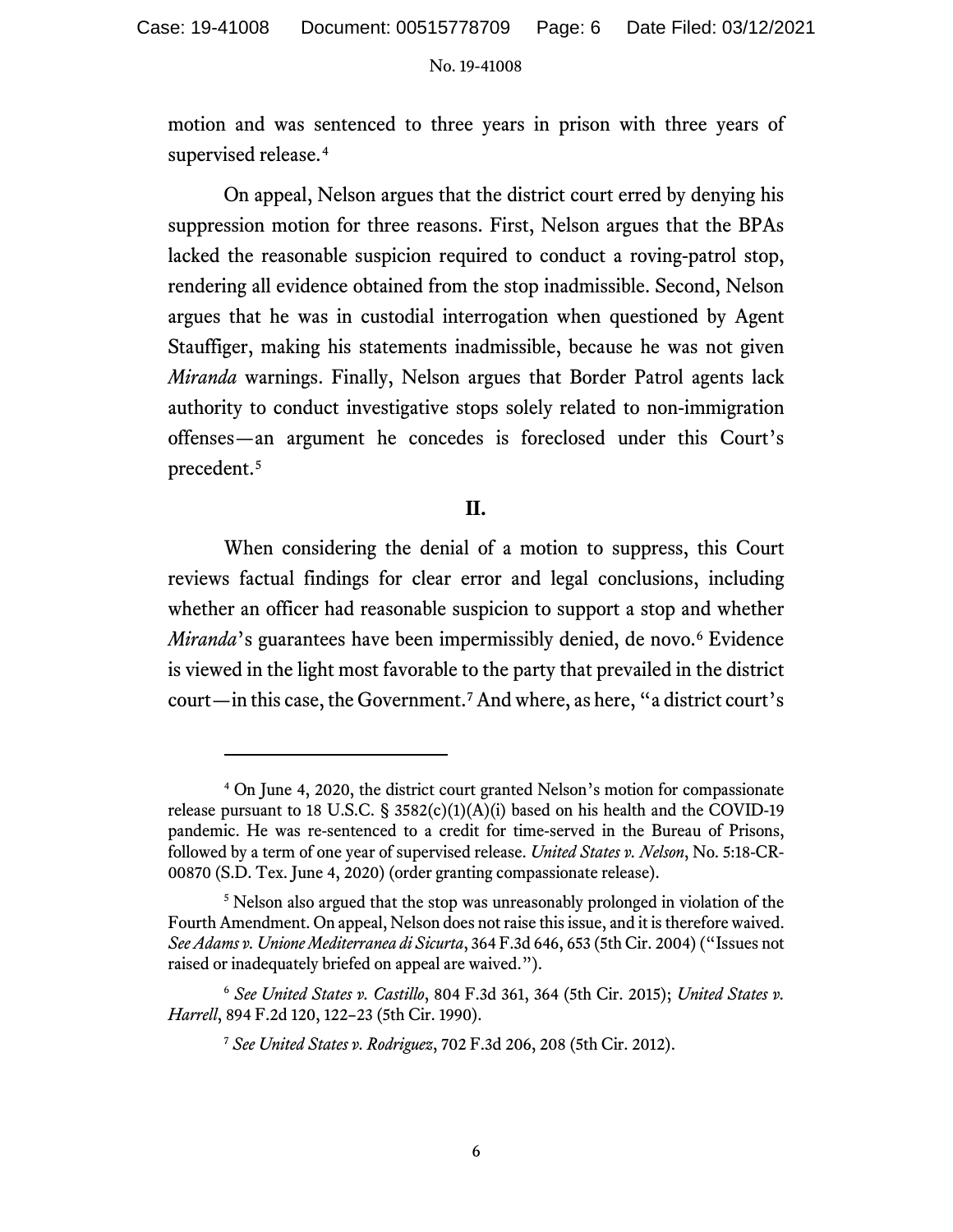denial of a suppression motion is based on live oral testimony, the clearly erroneous standard is particularly strong because the judge had the opportunity to observe the demeanor of the witnesses."[8](#page-6-0) A district court's ruling to deny a suppression motion should be upheld "if there is any reasonable view of the evidence to support it."[9](#page-6-1)

## **III.**

Nelson first argues that the district court erred in denying his motion to suppress evidence obtained from the stop of his vehicle, contending the stop was unconstitutional because the BPAs lacked reasonable suspicion to make it. A Border Patrol agent on roving patrol "is justified in stopping a vehicle if he reasonably suspects, based on specific articulable facts together with rational inferences from the facts, that the vehicle might be engaged in illegal activity."[10](#page-6-2) In determining whether reasonable suspicion exists, we often consider the common sense factors set forth in *United States v.*  Brignoni-Ponce:<sup>[11](#page-6-3)</sup> (1) proximity to the border; (2) characteristics of the area; (3) usual traffic patterns on a particular road; (4) agent's previous experience in detecting illegal activity; (5) behavior of the driver; (6) particular aspects or characteristics of the vehicle; (7) information about recent illegal trafficking in aliens or narcotics in the area; and (8) the number, appearance, and behavior of the passengers.[12](#page-6-4) "[E]ach case must be examined based on

<span id="page-6-0"></span><sup>8</sup> *United States v. Gibbs*, 421 F.3d 352, 357 (5th Cir. 2005) (internal quotation marks and citation omitted).

<span id="page-6-2"></span><span id="page-6-1"></span><sup>9</sup> *United States v. Massi*, 761 F.3d 512, 520 (5th Cir. 2014) (internal quotation marks and citation omitted).

<sup>10</sup> *United States v. Casteneda*, 951 F.2d 44, 46 (5th Cir. 1992).

<sup>&</sup>lt;sup>11</sup> 422 U.S. 873 (1975).

<span id="page-6-4"></span><span id="page-6-3"></span><sup>12</sup> *United States v. Jacquinot*, 258 F.3d 423, 427 (5th Cir. 2001) (citing *Brignoni-Ponce*, 422 U.S. at 884–85). To the extent the Government argues that the stop here was nothing more than a delayed secondary inspection, making the *Brignoni-Ponce* factors inapplicable here, we disagree. Because Nelson left the checkpoint without any indication that the agents wanted him to stop and was surprised to be pulled over six miles later, the intrusion here was akin to a roving-patrol stop, as it was neither conducted at a known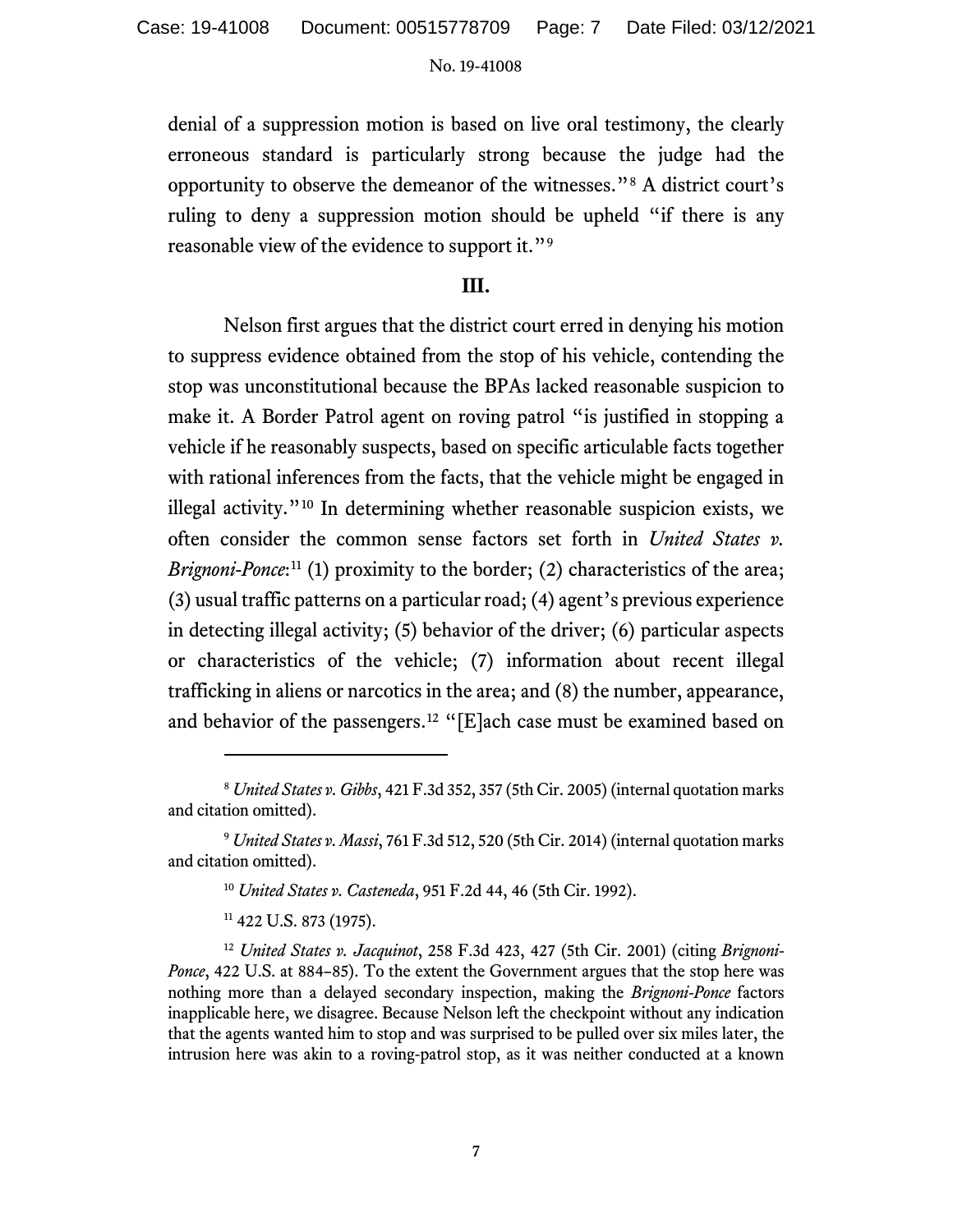the totality of the circumstances known to the agents at the time of the stop and their experience in evaluating such circumstances."<sup>[13](#page-7-0)</sup>

The Government argues, and we agree, that the totality of the circumstances here support a finding that Agent Stauffiger had reasonable suspicion to justify stopping Nelson's vehicle. First, our Court has recognized that proximity to the border is "a paramount factor in determining reasonable suspicion."[14](#page-7-1) While there is no bright line test with regard to this factor, we have held that "[t]he proximity element is satisfied . . . if the defendant's car was first observed within 50 miles of the United States/Mexico border."[15](#page-7-2) It is undisputed that Nelson's vehicle was first spotted at the Laredo-North checkpoint less than 50 miles from the border, here 29 miles, a factor weighing in favor of the reasonableness of Stauffiger's suspicions.<sup>[16](#page-7-3)</sup>

<sup>15</sup> *Jacquinot*, 258 F.3d at 428.

<span id="page-7-3"></span><span id="page-7-2"></span><sup>16</sup> Nelson also argues for the first time on appeal that the proximity factor if found, should not weigh "heavily" in favor of reasonable suspicion, because the stop was made on a major highway near Laredo, a densely populated city. *See United States v. Freeman*, 914 F.3d 337, 343 (5th Cir. 2019) ("[W]e hesitate to conclude that driving on a road coming from a densely populated city such as Laredo, even if situated along the border, can weigh *heavily* in favor of reasonable suspicion."). But Nelson did not raise this argument below, and thus, has not preserved it for appellate review. *See Celanese Corp. v. Martin K. Eby Const. Co.*, 620 F.3d 529, 531 (5th Cir. 2010) ("The general rule of this court is that arguments not raised before the district court are waived and will not be considered on appeal."). Even so, proximity here would carry weight because "there are other factors present which suggest illegal activity." *See Freeman*, 914 F.3d at 343.

location nor in a "regularized manner." *See United States v. Martinez-Fuerte*, 428 U.S. 543, 559–60 (1976).

<span id="page-7-0"></span><sup>13</sup> *United States v. Rangel-Portillo*, 586 F.3d 376, 380 (5th Cir. 2009) (internal quotation marks and citation omitted).

<span id="page-7-1"></span><sup>14</sup> *United States v. Garza*, 727 F.3d 436, 441 (5th Cir. 2013) (cleaned up); *see also United States v. Melendez-Gonzalez*, 727 F.2d 407, 411 (5th Cir. 1984) ("[T]his Court has repeatedly emphasized that one of the vital elements in the *Brignoni-Ponce* reasonable suspicion test is whether the agents had reason to believe that the vehicle in question recently crossed the border.").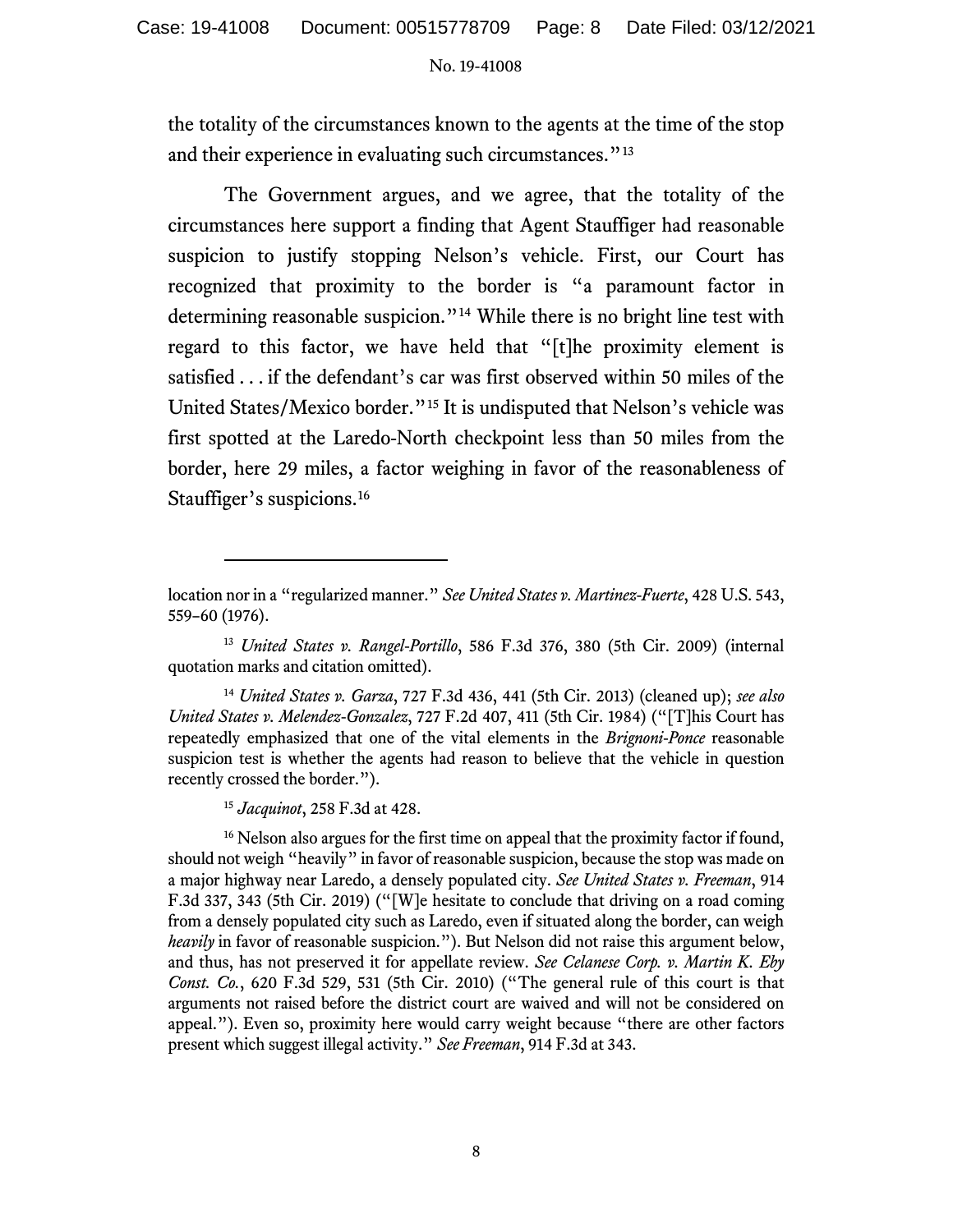Furthermore, "an officer's experience is a contributing factor in determining whether reasonable suspicion exists."<sup>[17](#page-8-0)</sup> "[A]fter proximity to the border, [experience] is likely the most important factor because the facts are to be viewed through the eyes of an objective officer with Agent [Stauffiger's] experience."<sup>[18](#page-8-1)</sup> Agent Stauffiger received five months of training at the Border Patrol Academy, and he received nine months of postacademy training after that. As a Border Patrol Agent, he worked various operations at Laredo North for nine years and worked at the DEA for two years investigating narcotics crimes. His training and experience at the border, as well as his specialized work investigating narcotics crimes support his suspicions here. [19](#page-8-2)

From this extensive experience, Agent Stauffiger noticed irregularities with Nelson's vehicle. He knew the seal on Nelson's trailer was likely incompatible with a scan that seemingly showed a small amount of personal equipment inside. He also knew the VACIS images of Nelson's trailer were consistent with images of bundles of narcotics, facts further supporting Stauffiger's suspicion that Nelson was engaged in illegal activity. [20](#page-8-3)

<span id="page-8-0"></span><sup>17</sup> *United States v. Zapata-Ibarra*, 212 F.3d 877, 882 (5th Cir. 2000) (internal quotation marks and citation omitted).

<sup>18</sup> *Freeman*, 914 F.3d at 345.

<span id="page-8-2"></span><span id="page-8-1"></span><sup>19</sup> *See Garza*, 727 F.3d at 441 (noting the relevance of training in analyzing an agent's experience); *Zapata-Ibarra*, 212 F.3d at 882 (concluding that Border Patrol agent with ten years of experience in the same area weighed in favor of finding reasonable suspicion existed).

<span id="page-8-3"></span><sup>20</sup> *See United States v. Nichols*, 142 F.3d 857, 871 (5th Cir. 1998) ("This Court has in the past given weight to an agent's observation that a vehicle's appearance was atypical of vehicles in the particular area in question."); *United States v. Ramirez-Mendoza*, 657 F. App'x 298, 300 (5th Cir. 2016) (per curiam) (unpublished) (concluding that agents' witnessing bundles of suspected narcotics being delivered to private property where vehicle had travelled weighed in favor of reasonable suspicion to stop vehicle).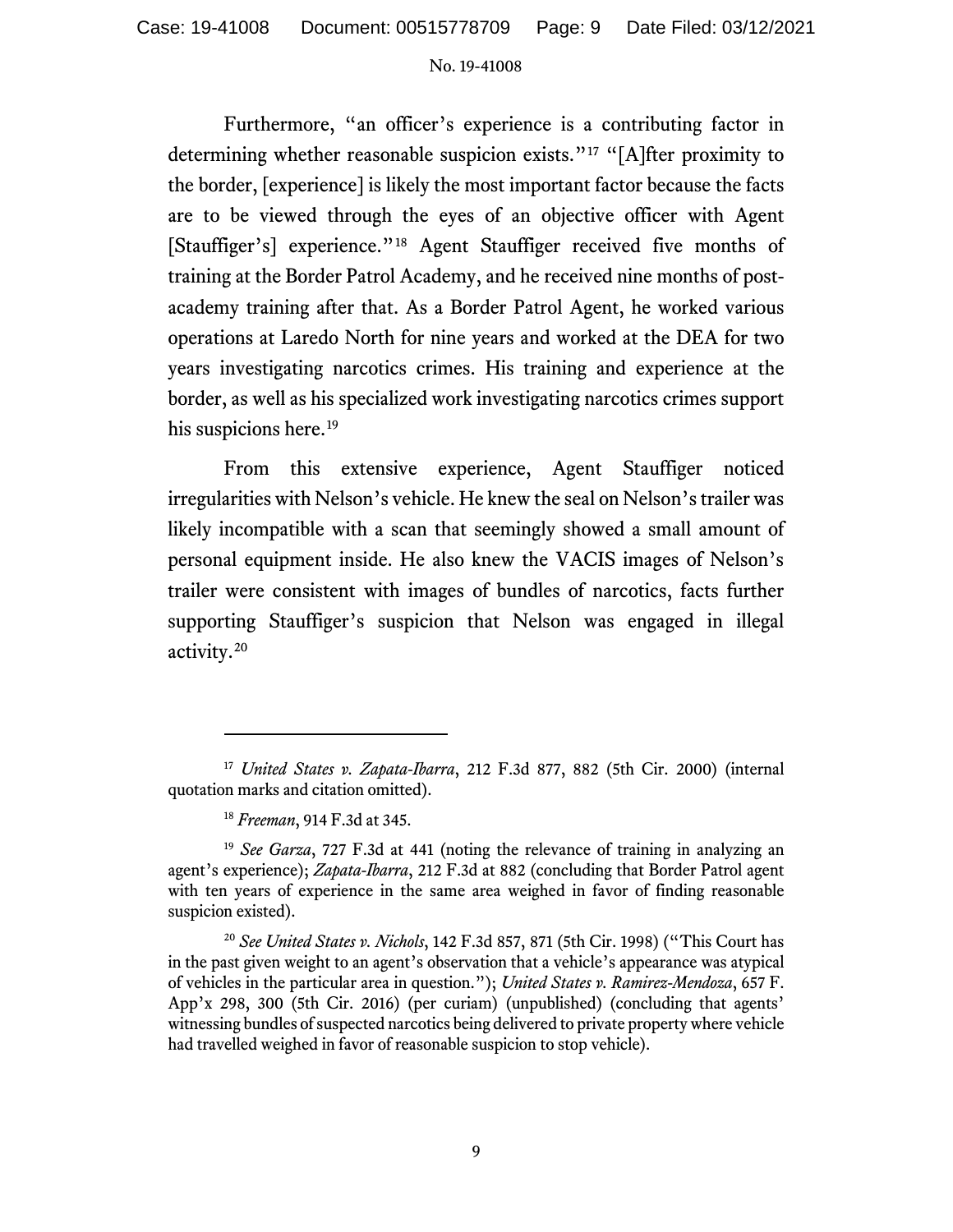Nelson points out that his consent to the initial scan weighs against a finding of reasonable suspicion, and we agree; $^{21}$  $^{21}$  $^{21}$  that the Government's failure to produce evidence related to other *Brignoni-Ponce* factors suggests that Stauffiger lacked reasonable suspicion to stop Nelson's vehicle. But we have repeatedly counselled that "not every factor must weigh in favor of reasonable suspicion for it to be present."<sup>22</sup> Here, just 29 miles from the border, a highly experienced Border Patrol agent noticed anomalies with Nelson's vehicle and saw what appeared to be bundles of narcotics inside. Accepting Nelson's compliant behavior, viewing the totality of the circumstances in the light most favorable to the Government, we are satisfied that Stauffiger's stop of Nelson's vehicle was supported by reasonable suspicion.

## **IV.**

Next, Nelson challenges the district court's denial of his motion to suppress statements he made to Agent Stauffiger while waiting for the canine unit to arrive, arguing that he was in custody and therefore entitled to *Miranda* warnings prior to being questioned.

Generally, a suspect's incriminating statements during a custodial interrogation are inadmissible if he has not first received *Miranda* warnings.[23](#page-9-2) "A suspect is 'in custody' for *Miranda* purposes when placed under formal arrest or when a reasonable person in the suspect's position would have understood the situation to constitute a restraint on freedom of movement of the degree which the law associates with formal arrest."<sup>[24](#page-9-3)</sup> "The requisite

<span id="page-9-0"></span><sup>21</sup> *Cf. United States v. Resendez*, 578 F.2d 1041, 1044 (5th Cir. 1978) ("When the actions of a vehicle indicate flight from law enforcement officers, this court has upheld stops based on reasonable suspicion.").

<span id="page-9-3"></span><span id="page-9-2"></span><span id="page-9-1"></span><sup>22</sup> *United States v. Cervantes*, 797 F.3d 326, 329 (5th Cir. 2015) (citing *Garza*, 727 F.3d at 440).

<sup>23</sup> *Missouri v. Seibert*, 542 U.S. 600, 608 (2004).

<sup>24</sup> *United States v. Wright*, 777 F.3d 769, 774 (5th Cir. 2015) (cleaned up).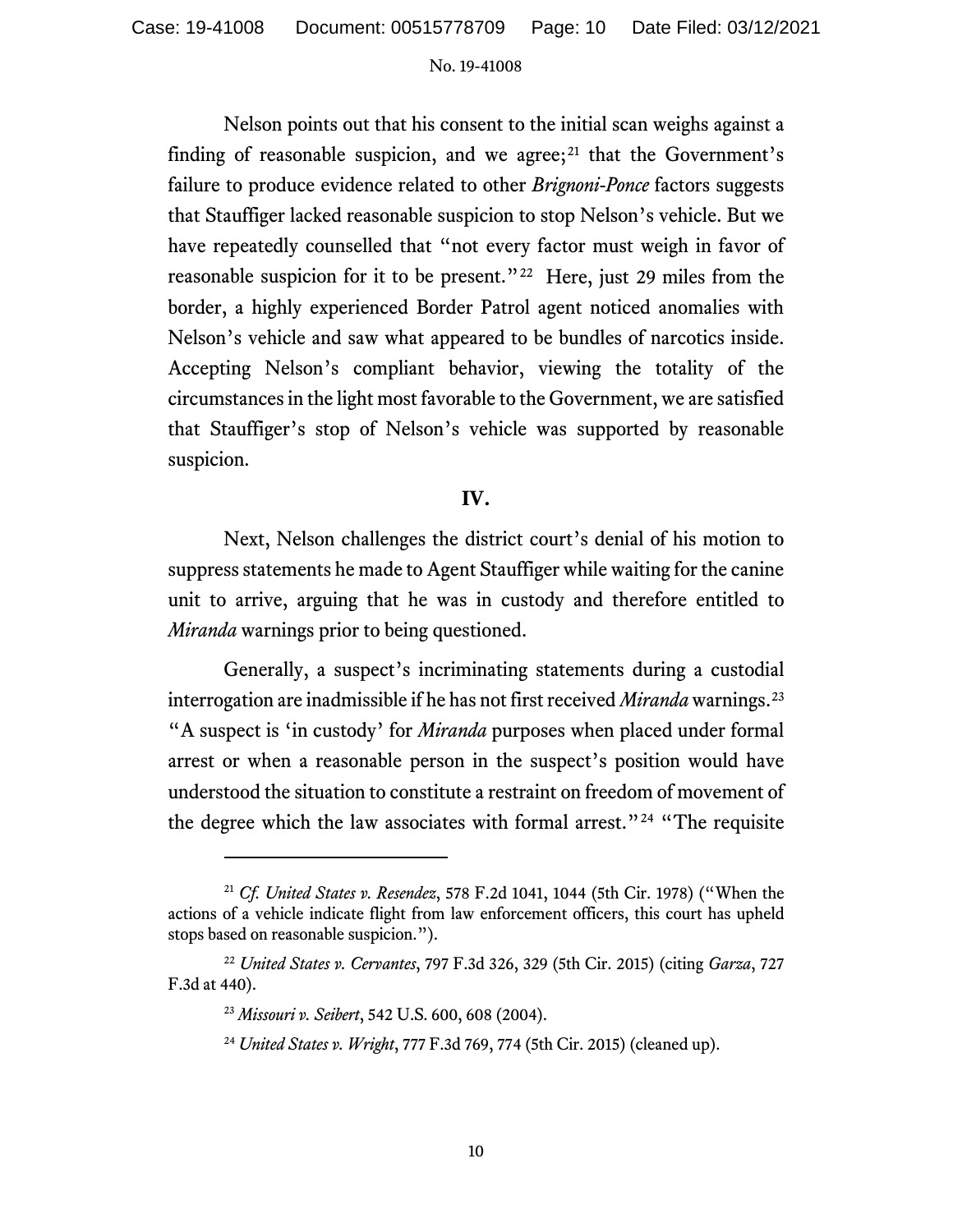restraint on freedom is greater than that required in the Fourth Amendment seizure context."<sup>[25](#page-10-0)</sup> Whether a suspect is in custody is an objective determination, depending on the totality of the circumstances, that looks to the circumstances surrounding the interrogation and whether, given the circumstances, a reasonable person would have felt he was at liberty to terminate the interrogation and leave.<sup>[26](#page-10-1)</sup> "[T]his court has repeatedly considered certain key details when analyzing whether an individual was or was not in custody," including (1) the length of the questioning; (2) the location of the questioning; (3) the accusatory, or non-accusatory, nature of the questioning; (4) the amount of restraint on the individual's physical movement; and (5) statements made by officers regarding the individual's freedom to move or leave.[27](#page-10-2)

These factors support the finding that Nelson was not in custody at the time Stauffiger questioned him. Nelson was only questioned for two minutes,<sup>[28](#page-10-3)</sup> on the side of the highway, visible to those driving past.<sup>[29](#page-10-4)</sup> Agent Stauffiger's questioning was never hostile or accusatory: his tone was cooperative and he never accused Nelson of lying or committing a crime.[30](#page-10-5) Finally, Nelson was not handcuffed or otherwise physically restrained—he

<sup>25</sup> *Id.*

<sup>26</sup> *Id.* 

<sup>27</sup> *Id.* at 775.

<span id="page-10-4"></span><sup>29</sup> See id. at 231 ("The fact that an interview takes place in a public location weighs against the conclusion that a suspect is in custody.").

<span id="page-10-3"></span><span id="page-10-2"></span><span id="page-10-1"></span><span id="page-10-0"></span><sup>28</sup> *See United States v. Ortiz*, 781 F.3d 221, 233 (5th Cir. 2015) (interview lasting between twenty to forty minutes in car did not weigh in favor of conclusion that suspect was in custody).

<span id="page-10-5"></span><sup>30</sup> *Cf. United States v. Chavira*, 614 F.3d 127, 134 (5th Cir. 2010) (concluding that customs officers engaged in accusatory questioning when they began asking suspect "questions unrelated to her entry" and told her "they knew she was not telling the truth and to confess").